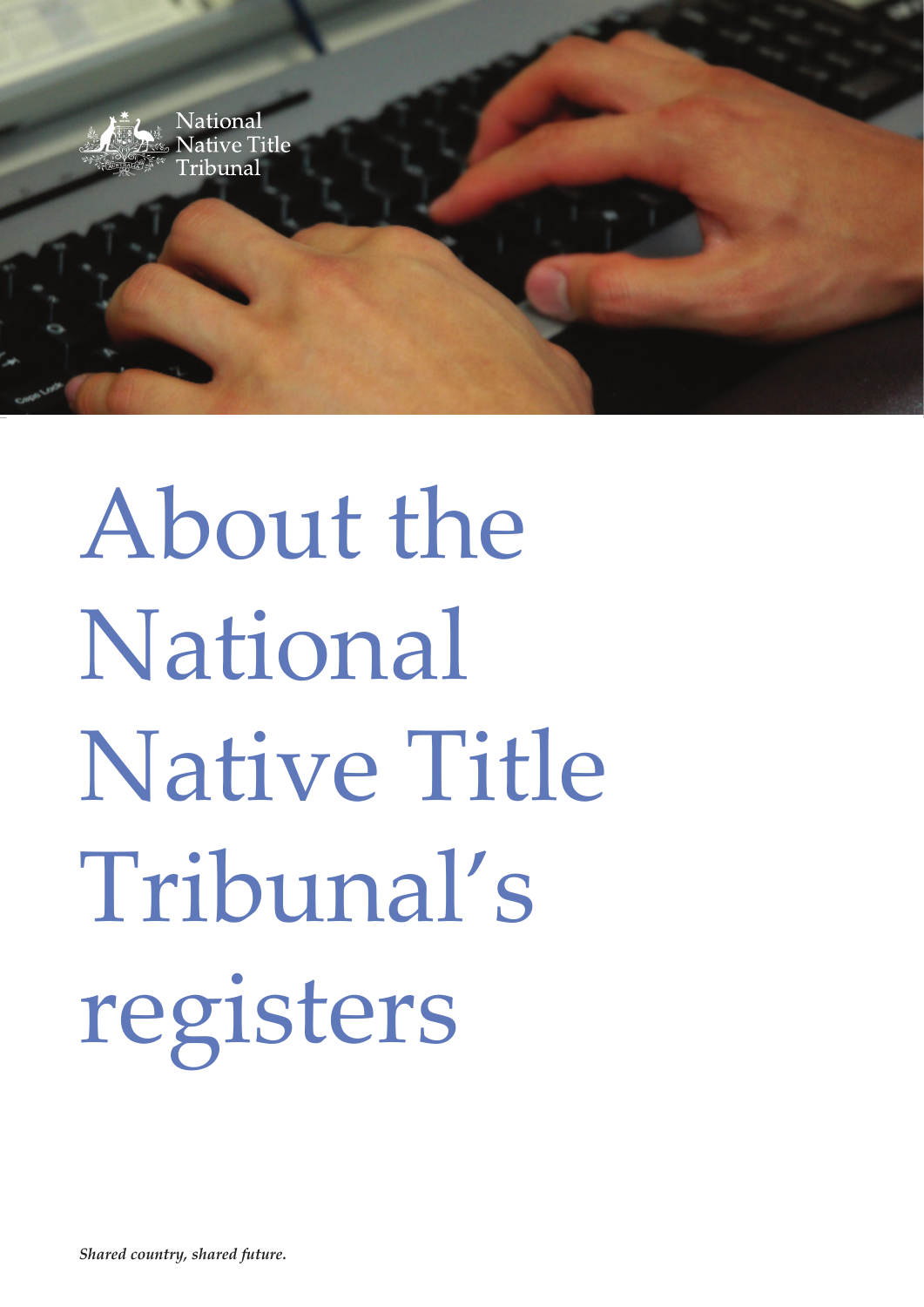#### Table of contents

| 3              |
|----------------|
| $\overline{4}$ |
| 6              |
| 7              |
| 8              |
| 8              |
| 8              |
| 9              |
| 10             |
| 12             |
|                |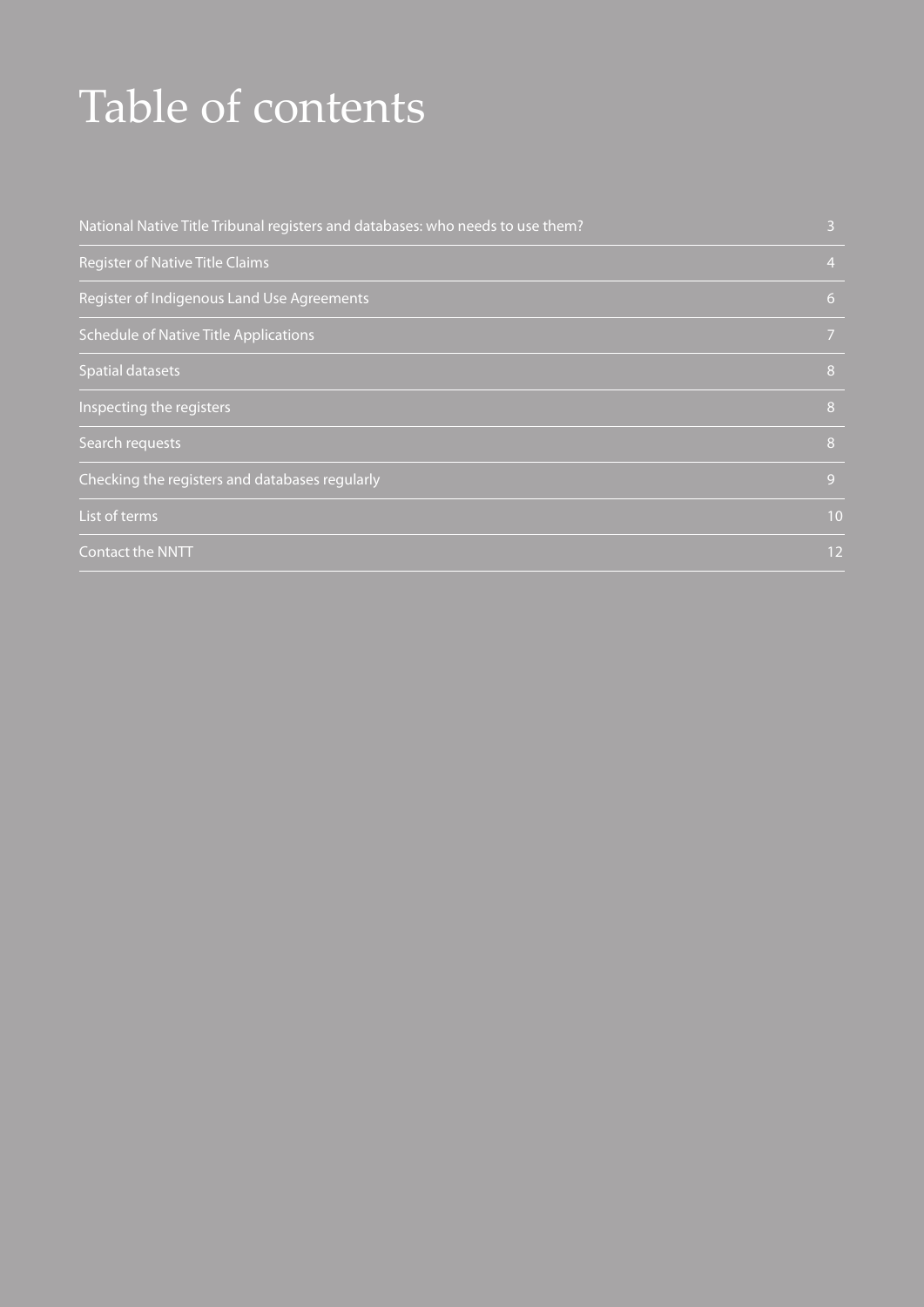#### National Native Title Tribunal registers and databases: who needs to use them?

The **Native Title Registrar** (the Registrar) maintains three **registers** of important information related to native title. The registers are held electronically in the principal registry of the **National Native Title Tribunal** (the NNTT) in Perth, Western Australia. Information from them can also be obtained from each of the state or territory registries. The registers are the:

- **• Register of Native Title Claims** which contains information about native title claimant applications that have satisfied the conditions for registration (the registration test) set out in s. 190A of the *Native Title Act 1993* (Cwlth) (the Act)
- **• National Native Title Register** which contains information about all approved determinations of native title in Australia
- **• Register of Indigenous Land Use Agreements** which contains information about indigenous land use agreements (ILUAs) made between people who hold, or may hold, native title in the area and other people, organisations or governments.

The NNTT also maintains a **Schedule of Native Title Applications** which contains summaries of all native title applications filed in the Federal Court, regardless of whether they are registered on the Register of Native Title Claims or not.

In addition to the above registers and database, the NNTT maintains spatial datasets which represent the external boundaries of all active native title claimant applications, approved determinations, ILUAs and future act notices.

If you are involved in a **native title claimant application**, a **non-claimant application**, a **compensation application**, a **future act** application, or an **indigenous land use agreement**, the information contained in the registers, database and spatial datasets may be essential. This information is particularly important if you are making an ILUA, or are proposing to do certain 'future acts' over an area of land or waters that will affect native title (for example, the grant of mining, prospecting or exploration tenements), to establish who the native title parties are who must be involved in these processes.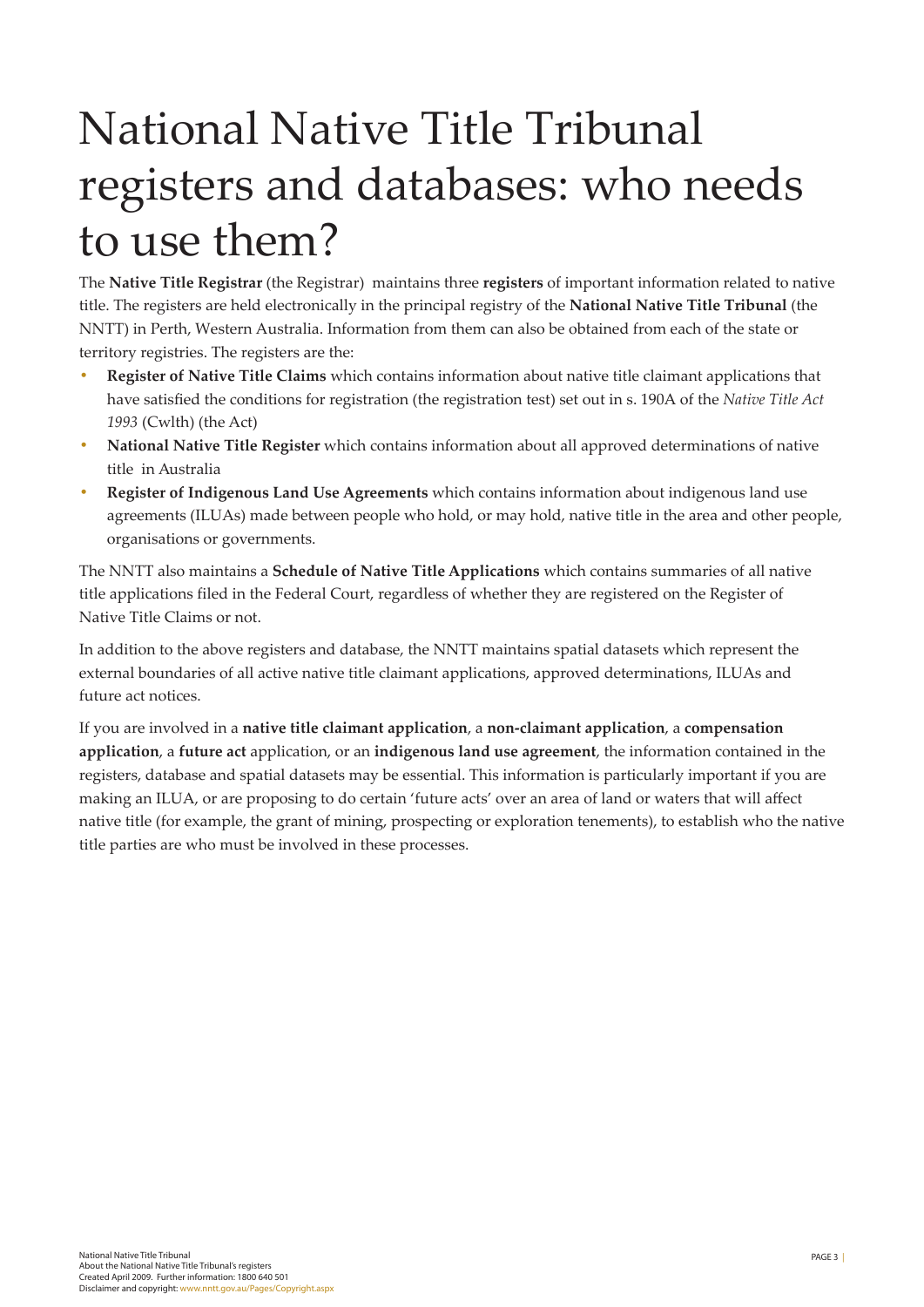# Register of Native Title Claims

The Register of Native Title Claims contains information about native title claimant applications in Australia, including offshore areas, that have satisfied the conditions for registration set out in s. 190A of the Act or equivalent provisions applied by a recognised State or Territory body.

The information contained in the Register of Native Title Claims includes (but is not limited to):

- a description of the land and waters covered by the claim
- the rights and interests claimed that can be registered
- the names of the person or persons (known jointly as the applicant) authorised to make the application on behalf of the native title claim group
- contact details for the applicant.

All new claims, and most amended claims, must be tested for registration against the conditions for registration. This is called the registration test.

In some cases, the Register of Native Title Claims can be changed to reflect certain amendments to claims, without the registration test being applied. These include a change of representative body or address, a reduction of the area claimed and/or the removal of any of the native title rights and interests claimed. The Register of Native Title Claims can also be updated without the registration test being applied following an order by the Federal Court under section 87A, which deals with consent determinations over part of the area covered by the application.

The registration of a claim gives claimants procedural rights in relation to the doing of certain 'future acts' in the claim area. Future acts are proposed acts, relating to land or waters, such as the grant of mining, prospecting or exploration tenements, which will affect native title. Depending on the type of future act, procedural rights range from the right to be notified, to be consulted, to comment or to negotiate. Registered claimants also gain the right to oppose non-claimant applications and to be parties to certain types of indigenous land use agreements.

If the Registrar decides not to register a claim after applying the registration test, an applicant may apply for a **reconsideration** of the claim in their application by a member of the Tribunal, or they may seek review of the decision not to register their claim in the Federal Court. The applicant may also apply to the Federal Court for a review of the decision not to accept the claim for registration following reconsideration of the claim.

It can take some time for claimant applications to be finally resolved. People or governments who want to do things in areas where native title might exist need, among other things, to find out if there are any registered native title claimant applications in that area. The Register of Native Title Claims will tell them if there are.

Summaries of registration test and reconsideration decisions are posted on the Tribunal's website at www.nntt.gov.au . The reasons for these decisions are also made public once they have been edited to remove personal references or any matters of cultural or customary sensitivity.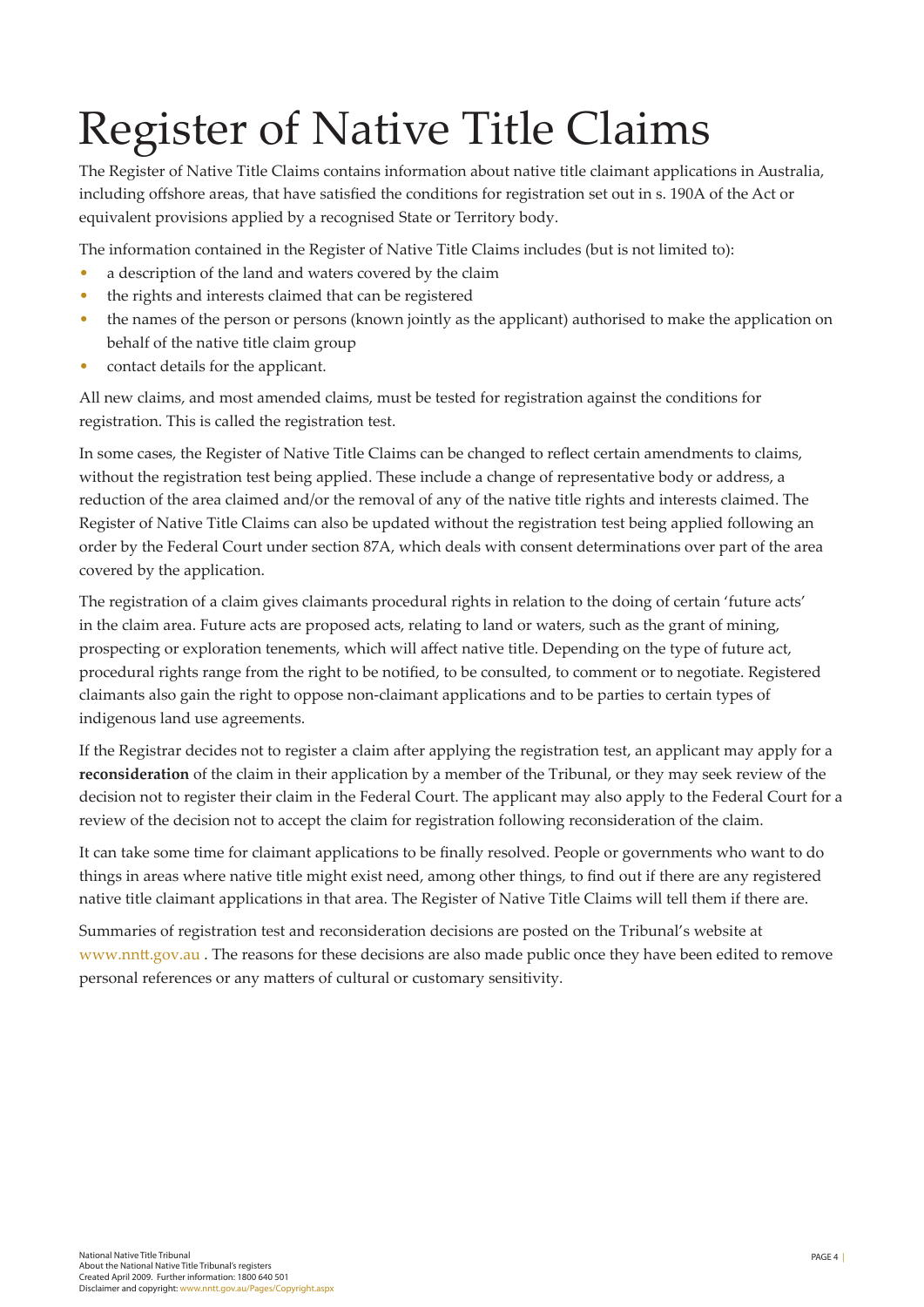# National Native Title Register

The National Native Title Register contains information about all approved **determinations of native title** in Australia, including offshore areas. A determination states whether native title exists, or not, over the whole or part of the area covered by an application. The information contained on the National Native Title Register includes (but is not limited to):

- the date of the determination
- a description of the land or waters covered by the determination
- the names of those who hold the native title, if it is found to exist
- information about the native title rights and interests recognised.

A determination that native title does or does not exist may cover one or more native title applications, or part of an application or applications. When only part of an application is the subject to a determination, the remainder of the application may be dismissed, discontinued, withdrawn or it may remain active for determination at a later date.

If native title is determined to exist, the Act requires that a prescribed body corporate (PBC) is nominated. The National Native Title Register records the name and address of any PBC that has been determined and whether the PBC holds the native title rights and interests on trust or acts as agent for the common law native title holders.

A determination that native title exists is not finalised until a PBC has been determined for the area and is registered on the National Native Title Register. Sometimes that happens at the same time as the determination that native title exists. If that is the case, the determination is registered on the National Native Title Register and the relevant claimant application(s), or part of the application(s), are removed from the Register of Native Title Claims immediately. Once registered, a PBC is referred to as a registered native title body corporate.

If, there is a delay in the nomination of the PBC, the determination is registered on the National Native Title Register and the relevant claimant application(s), or part application(s), where native title has been determined to exist remain on the Register of Native Title Claims. Any areas where native title has been determined not to exist are removed from the Register of Native Title Claims immediately. The Register of Native Title Claims will also include a note indicating that areas where native title has been determined to exist will remain on the Register of Native Title Claims until one or more PBC have been determined for the area. Retaining an application, or part application, on the Register of Native Title Claims may give the native title holders access to certain procedural rights until a PBC is registered.

People and governments who want to do business in areas where native title might exist should check the National Native Title Register for any determinations of native title. Where a prescribed body corporate has been determined for the area, and registered, the National Native Title Register will provide the contact details. Where no prescribed body corporate has been determined the relevant contact details of the applicant will be available on the Register of Native Title Claims.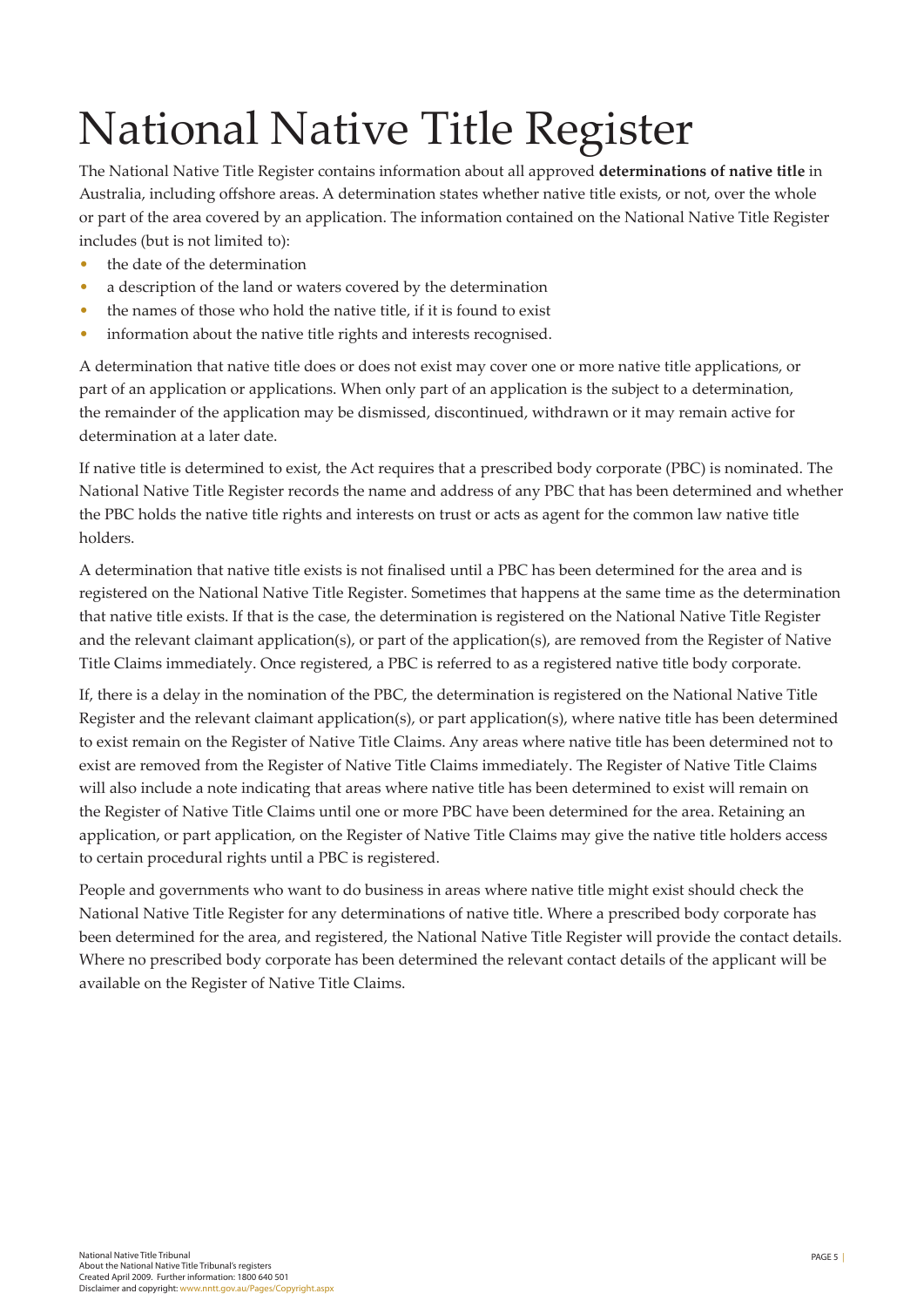#### Register of Indigenous Land Use Agreements

An indigenous land use agreement is a type of contract between people who hold, or may hold, native title in an area and other interest holders. While registered, an ILUA binds *all* native title holders for the area to the terms of the agreement, whether or not they are signatories to it. The Register of Indigenous Land Use Agreements contains information about all registered ILUAs.

An ILUA is only registered if the Registrar:

- has checked that the agreement and the application comply with the requirements of the Act and the regulations
- has notified specified persons and, in certain cases, the public of the ILUA
- considers that the conditions for registration have been met.

The Registrar must also remove an ILUA from the Register in certain circumstances, for example, where the parties advise the Registrar in writing that they wish to terminate the agreement.

Parties may wish to keep the details of an ILUA confidential. The Act however, requires that the Register of Indigenous Land Use Agreements contains the following details:

- a description of the area covered by the agreement
- the name of each party to the agreement and the address at which they can be contacted
- the period during which the agreement will operate, if specified
- any statements regarding surrender of native title, the doing of future acts, contracting out of the right to negotiate, the validation of future acts already done or changing the effect of validation of an intermediate period act, if they are included in the agreement.

The Registrar may also enter any other details that are considered appropriate.

People wanting to make an ILUA should also check the Register of Native Title Claims, National Native Title Register and the Schedule of Native Title Applications to see if there are any people or organisations who must be parties to the type of ILUA they are considering. People should, however, be aware that the registers and databases may not contain records of all persons who may need to be parties to particular types of ILUAs. For example, some people may need to be involved who hold, or claim to hold native title, but have not filed a claimant application. Such people can only be identified by discussion and consultation on the ground (for example with the Aboriginal and Torres Strait Islander Representative Body for the area).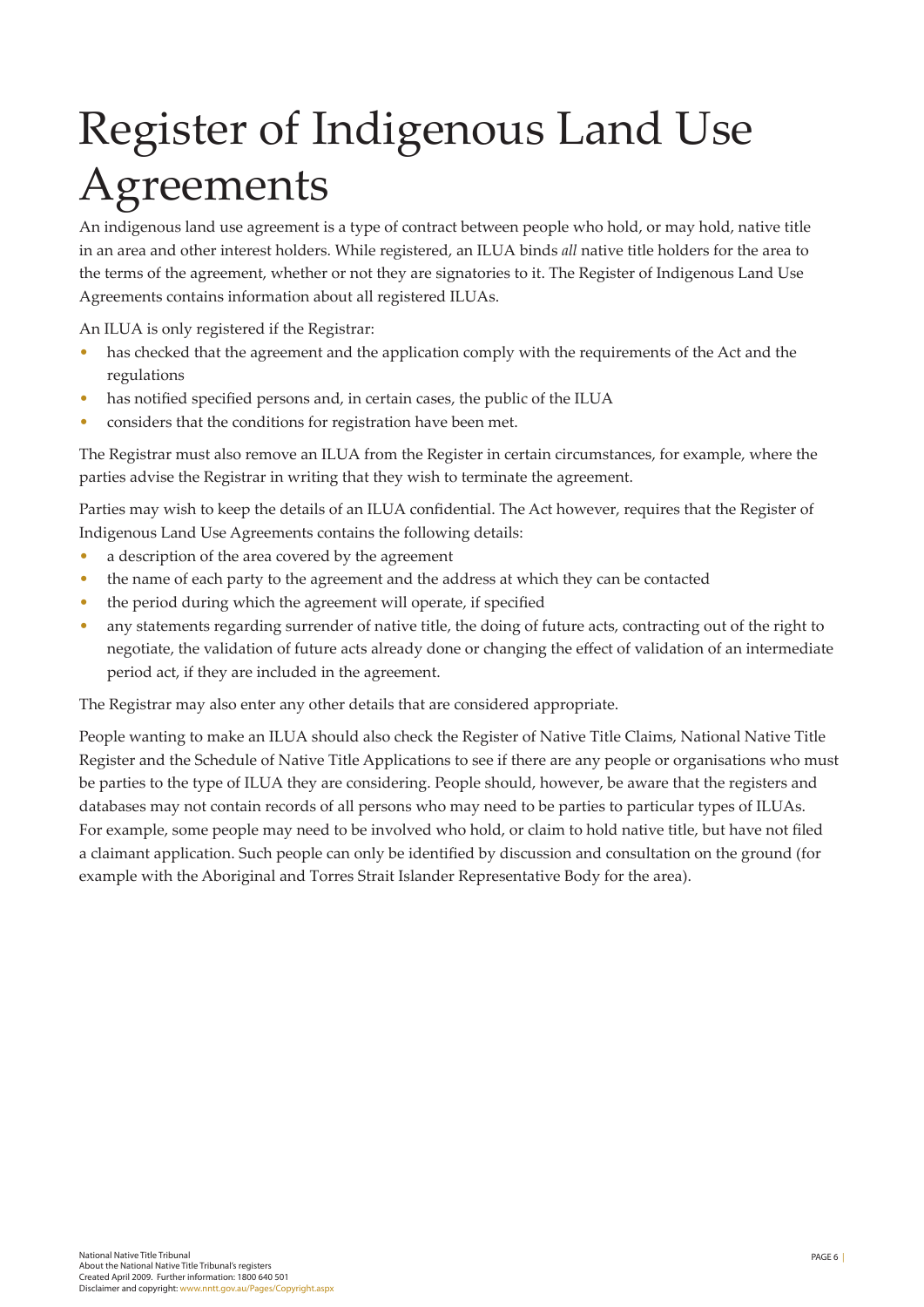## Schedule of Native Title Applications

The **Schedule of Native Title Applications** contains information held by the NNTT concerning all native title applications — claimant, non-claimant, compensation and applications for a revised determination of native title. This includes claimant applications that are not on the Register of Native Title Claims because they have:

- not yet been considered for registration
- been considered for registration but have not been accepted, or
- been amended, but the amended application has not yet been considered for registration.

The schedule does not include applications which have been filed in the Federal Court but not yet given to the Registrar.

When the Registrar is advised by the Federal Court of an amendment to an application the Schedule of Native Title Applications is amended accordingly. The Registrar must then consider whether, as a result of that amendment, the application needs to undergo the registration test again. In some cases the application will not have to — for example, where there is a change of representative body or address, a reduction of the area claimed and/or the removal of any of the native title rights and interests claimed.

It is important to compare any extract from the Register of Native Title Claims in relation to a particular application with the corresponding entry in the Schedule of Native Title Applications. This is because in some cases an amended application will need to have the registration test applied. This can take between two to six months. During that time the details on the Schedule of Native Title Applications and the Register of Native Title Claims will not be consistent.

If the amended application meets the conditions for registration, the Register of Native Title Claims will be updated. If the amended application does not meet the registration conditions, it will be removed from the Register of Native Title Claims but will remain on the Schedule of Native Title Applications.

The example below illustrates the potential for there to be differences between the entries on Register of Native Title Claims and the Schedule of Native Title Applications in relation to the same application:

*The claim in a native title application satisfies the conditions of the registration test and is entered on the Register of Native Title Claims. The native title claimants then amend their application to change the area description. The amendments reduce the area covered by the application, so the Registrar simply amends the Schedule of Native Title Applications and the Register of Native Title Claims to reflect the reduced claim area. There will be no difference between the entry on the Register of Native Title Claims and the Schedule of Native Title Applications in relation to the application area.* 

*If however, the claimants were to further amend their application to change the claim group description, the Schedule of Native Title Applications would be updated immediately but the Registrar would have to re-apply the registration test to the amended claim before the Register of Native Title Claims could be updated. Until this is done the claim group description will be reflected differently on the Register of Native Title Claims and the Schedule of Native Title Applications.*

*If the claim in the amended application meets the conditions for registration, the Register of Native Title Claims will be updated. If it does not it will be removed from the Register of Native Title Claims but will remain on the Schedule of Native Title Applications.*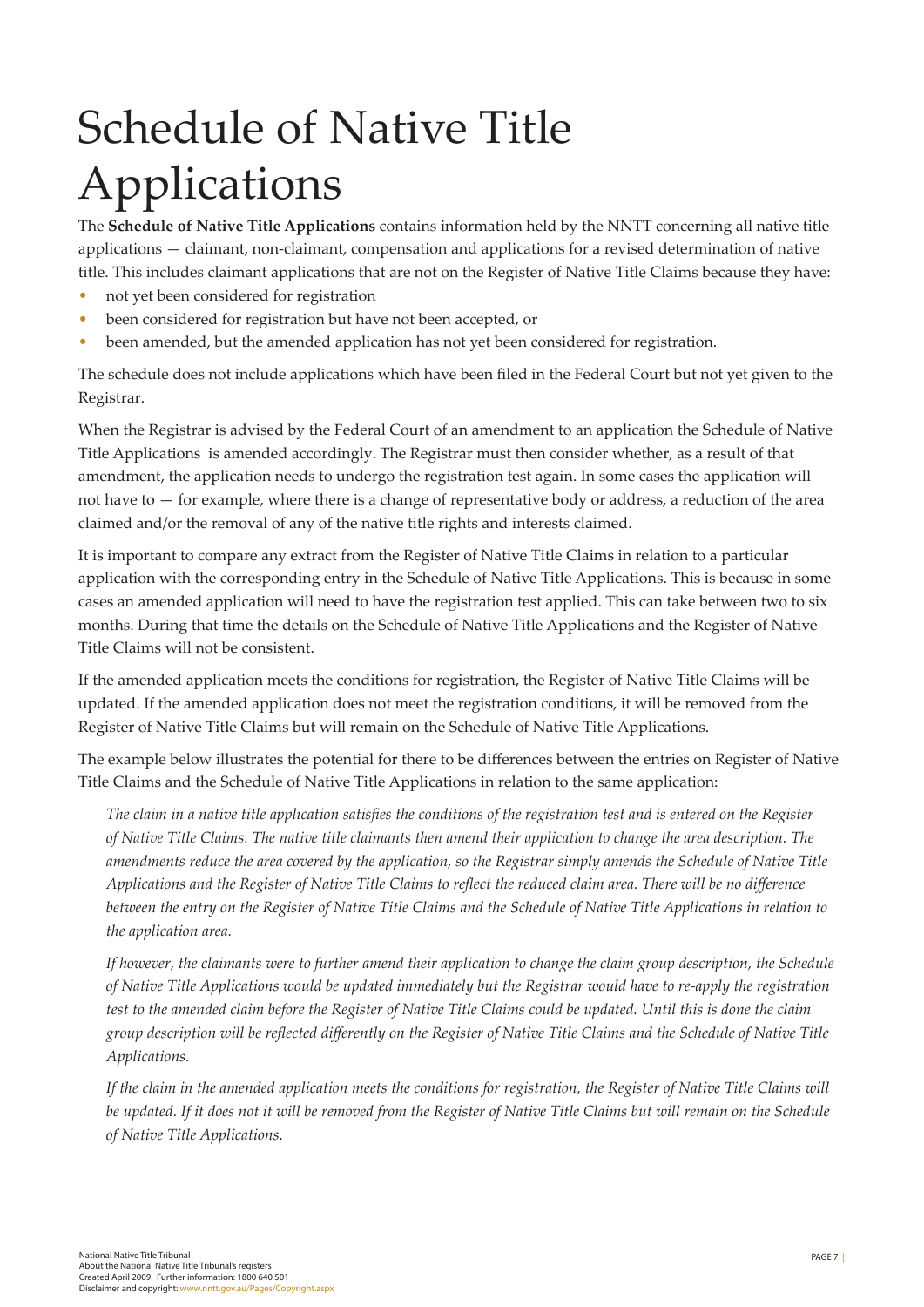## Spatial datasets

The NNTT holds geospatial data to support the registers but which do not technically form part of the statutory registers. These datasets are designed to help people to visualise native title determination applications, approved determinations and ILUAs and search on these matters.

This data relates to the *external boundaries* of:

- all active claimant applications, both registered and unregistered
- all active non-claimant applications
- all active compensation applications
- all approved determinations of native title, either that native title does or does not exist
- all registered ILUAs and ILUAs that are in the registration process.

Data is also held on all historical applications and agreements (for example, applications and agreements which have been dismissed, discontinued or withdrawn).

# Inspecting the registers

The NNTT can assist anyone to identify native title applications, native title determinations and ILUAs that may cover a particular area. If you already know the name or file number of an application, a determination or an ILUA in relation to the area you are interested in, you can inspect the Registers of the NNTT. Inspecting the registers in person also allows you to look at any additional material such as maps that the NNTT may hold that would be too impractical to photocopy and send to you by mail.

Any person may inspect these registers at any time during normal business hours by visiting one of the Tribunal's offices in Brisbane, Cairns, Melbourne, Perth and Sydney. A self help service is also available using Native TitleVision – the Tribunal's web-based visualisation and enquiry system.

There are no charges for inspecting the registers. Photocopying fees may apply if you wish to take away a copy of a register extract.

#### Search requests

If you do not know the name or file number of an application, determination or ILUA or if you want to find out if there is any native title activity over a particular area you may request a search against the Tribunal's geospatial datasets.

The NNTT can identify if an area overlaps the *external* boundaries of any native title application, determination or ILUA. You can then inspect the relevant registers. Sometimes the area description in an application will not specify, by way of parcel or tenement numbers, all the areas within the external boundary that are excluded from the application (for example, areas where native title has been extinguished are usually excluded). This may require detailed geospatial analysis and legal advice.

To request a search, you will need to fill out a search request form (available from the NNTT website at www.nntt.gov.au or from your local registry) and e-mail, fax or mail it to the NNTT, clearly identifying the area you are interested in. The NNTT may charge a fee for this and other geospatial services, although basic searches are provided free of charge to:

- parties to a native title application
- interest holders in relation to the area covered by an application who intend to become parties
- parties to negotiations of an ILUA
- persons objecting to the registration of an ILUA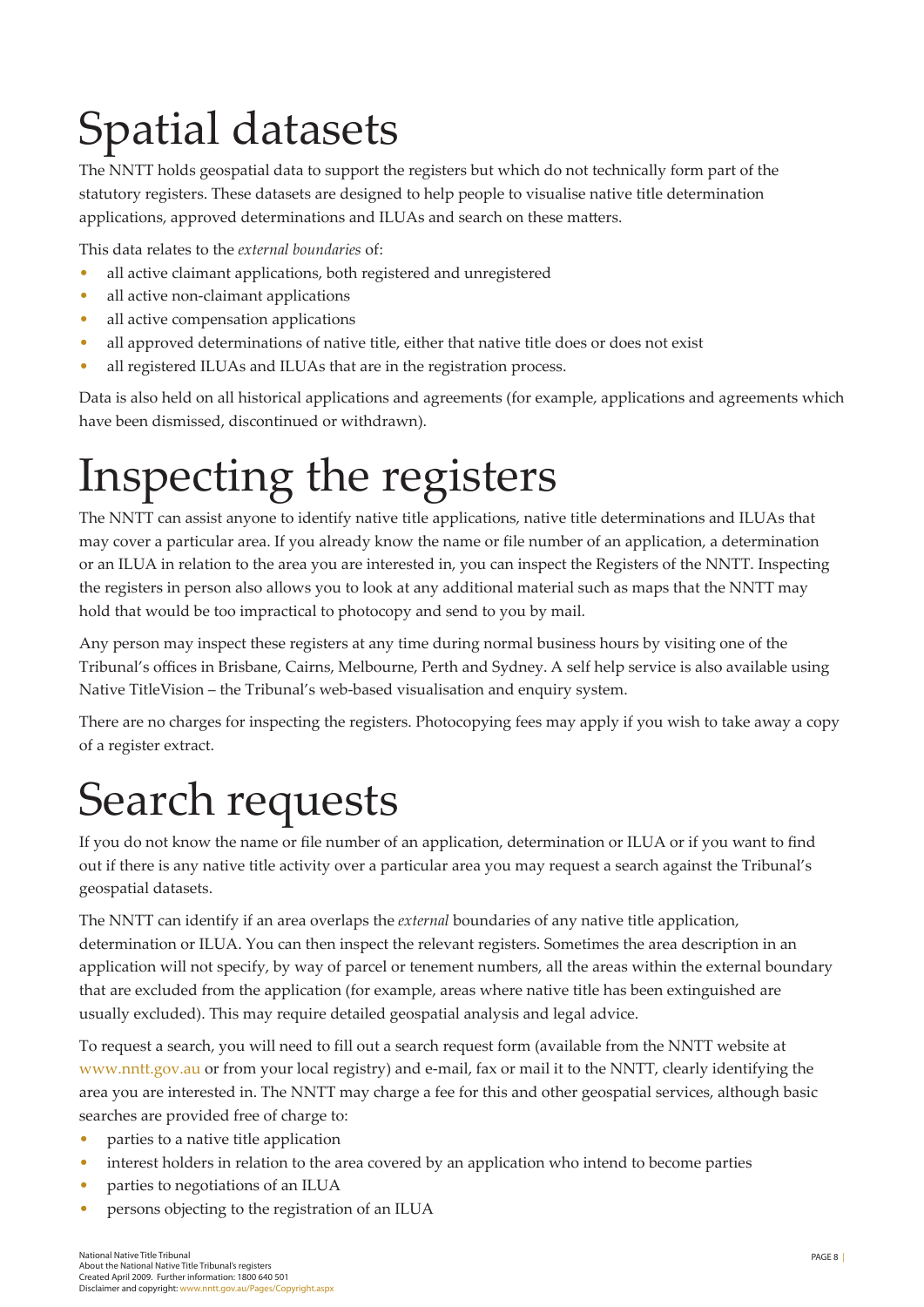- state or territory government organisations
- parties involved in future act negotiations
- parties involved in statutory access negotiations, or
- people able to demonstrate financial hardship (for example, holders of Commonwealth health care or concession cards).

Please contact your local registry on freecall 1800 640 501 for more information on making a search request.

#### Checking the registers and databases regularly

The information held on the registers, database and spatial datasets may change for a variety of reasons, even within a twenty-four hour period, so you should obtain register extracts and application summaries more than once while applying for a mineral tenement, or negotiating an ILUA.

Information may change quickly if a new or existing native title application is registered or an existing application is amended or determined.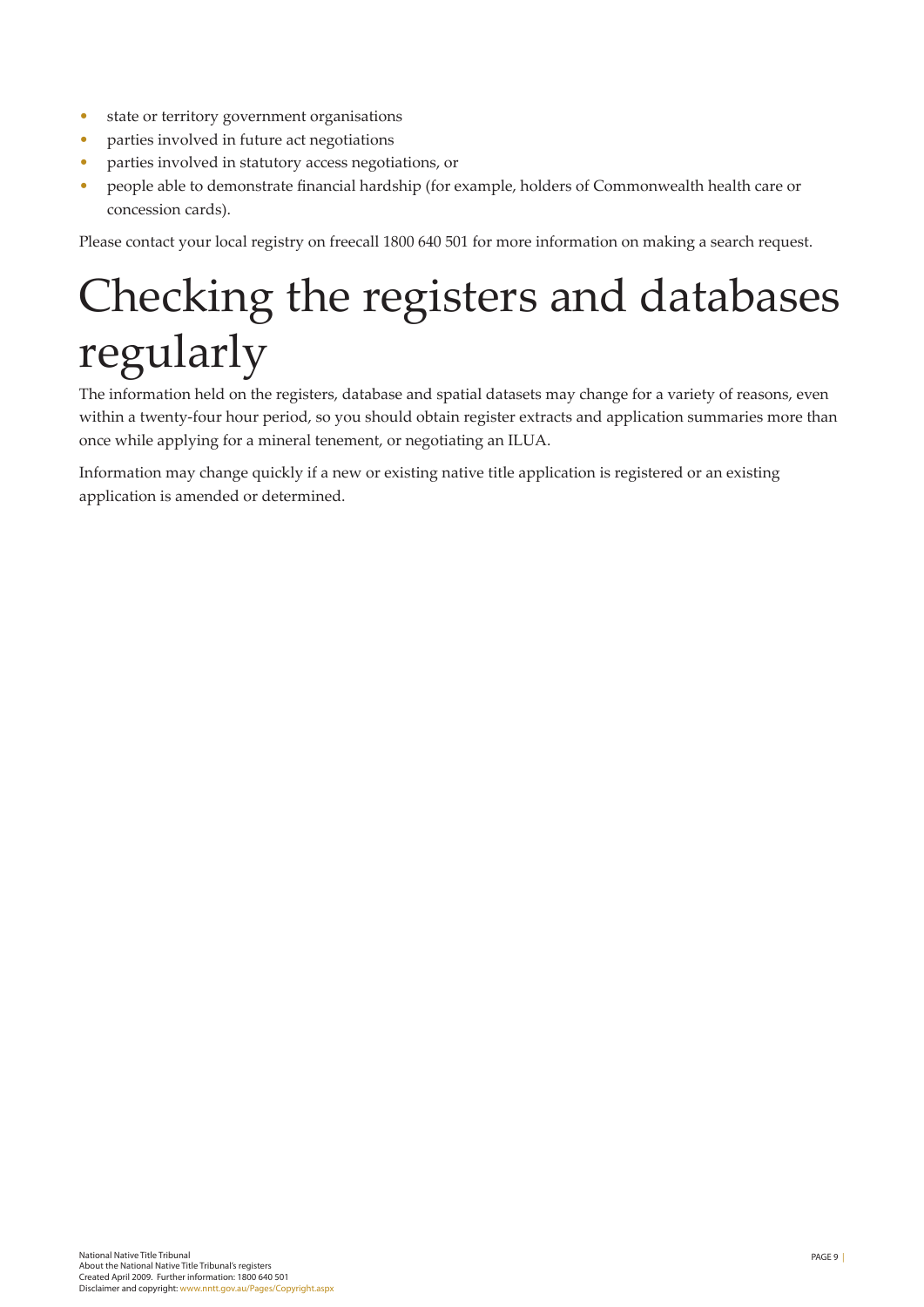## List of terms

**Applicant (to a native title application)**: Usually a reference to the person or persons, authorised by the native title claim group to make an application for a determination of native title or an application for compensation and to deal with all matters arising under the NTA in relation to that application. The term also refers to those making a non-claimant application for a determination of native title or a revised native title determination application (ss. 61(2) and 62A NTA).

**Approved Determination of native title**: A decision by the Federal Court or the High Court of Australia or a recognised body that native title either does or does not exist in relation to a particular area of land or waters (ss. 13 and 225 NTA). To date the only bodies recognised under s. 207A of the NTA are the Supreme Court of South Australia and the Environment, Resources and Development Court of South Australia.

**Future act**: A proposal to do something (e.g. pass legislation or permit a development on a particular area) that will affect native title (or would if the act were valid to that extent) by extinguishing it or creating interests that are inconsistent with the continued existence, enjoyment or exercise of native title. Examples of future acts include the grant of mining or exploration rights and the compulsory acquisition of native title.

The NTA gives native title holders and registered native title claimants procedural rights in relation to certain future acts. Depending on the type of future act these rights range from being notified, to being given an opportunity to comment, through to the right to negotiate. For some future acts, for example the renewal of certain interests over the same area on the same terms, there are no procedural rights (Part 2 Division 3 NTA).

**Indigenous land use agreement**: A voluntary agreement about the use and management of an area of land or waters where native title exists or might exist. The agreement is made between one or more native title groups and others (such as miners, pastoralists or governments). A registered ILUA is legally binding on the people who are parties to the agreement as well as all native title holders for that area.

**National Native Title Tribunal**: An independent statutory body established under s. 107 Part 6 of the NTA to assist people to resolve native title issues. The Tribunal has a number of powers and functions under the NTA including:

- mediating between the parties to native title applications at the direction of the Federal Court (Part 6, Divs 4 to 4AA, Division 5, Subdiv AA),
- acting as an arbitrator (or umpire) in situations where the people cannot reach agreement about certain future acts, such as mining projects. In South Australia the NNTT only performs this role in relation to the grant of petroleum tenements. The Supreme Court and the Environment, Resources and Development Court undertake this function in relation to the doing of certain other future acts under the alternate right to negotiate provisions that operate in South Australia.
- helping people to negotiate indigenous land use agreements (ss. 24BF, 24CF and 24DG) and determining any valid objection to the registration of an Alternative Procedure Agreement (a type of ILUA) (Part 6 Division 5 NTA).

**Native title**: The communal, group or individual rights and interests of Aboriginal peoples and Torres Strait Islanders in relation to land and waters, possessed under traditional law and custom, by which those people have a connection with an area which is recognised under Australian law (s. 223 NTA).

**Native title claimant application**: An application for a determination that native title exists. Claimant applications are usually filed with the Federal Court of Australia. The Court usually decides whether native title exists or not by making a native title determination.

**Native title claim group**: Those people who claim to hold native title over an area of land or waters, and who have authorised a person or persons to make an application for a determination of native title under the NTA .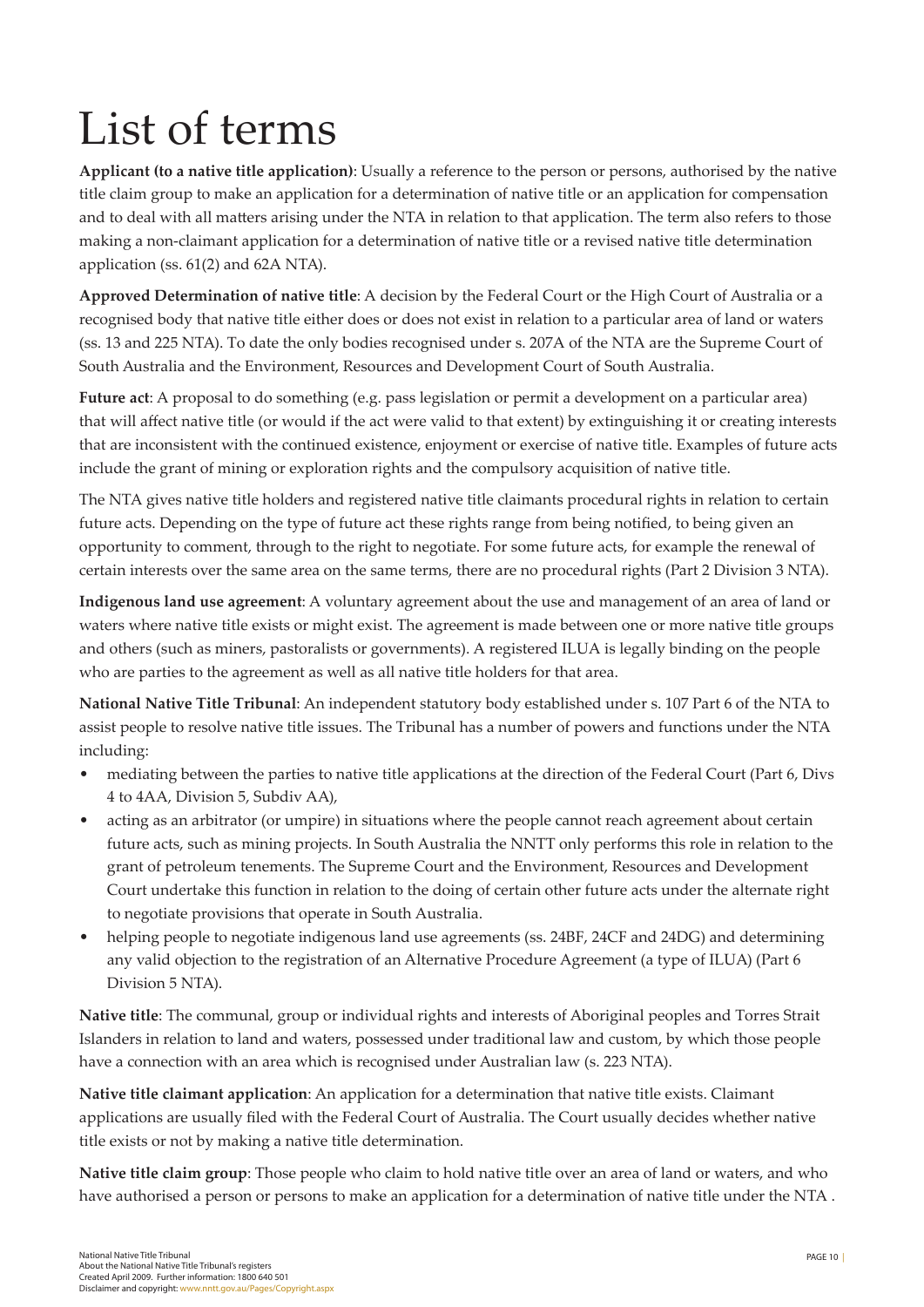**Native Title Registrar**: A statutory office holder appointed under s. 95 of the NTA who, among other things:

- applies the registration to test to claimant applications
- assesses applications for the registration of ILUAs
- gives notice of all applications for a determination of native title, compensation applications, revised native title determination applications and applications for the registration of ILUAs
- provides certain forms of assistance
- maintains the National Native Title Register, the Register of Native Title Claims and the Register of Indigenous Land Use Agreements.
- The Registrar may delegate his or her powers to make these decisions to an employee of the National Native Title Tribunal (a delegate) (s. 99 NTA).

**Non-claimant application**: An application made by a person, who holds a non-native title interest in relation to an area, and is seeking a determination that native title does not exist in that area.

**Prescribed body corporate or PBC**: A body nominated by native title holders which will represent them and manage their native title rights and interests once a determination that native title exists has been made. If a trustee PBC is determined, then it also is the holder of native title on trust for the common law holders (ss. 55, 56 and 57 NTA). Once the court determines that the corporation is to be the PBC, it is entered onto the National Native Title Register as a registered native title body corporate (ss. 193(2)(e) and 253 NTA).

**Reconsideration by the Tribunal**: If a claim is not accepted for registration under s.190A of the NTA, then (in some cases) the applicant can ask the National Native Title Tribunal to reconsider the claim made in the application for registration (s. 190E NTA).

**Registered native title body corporate**: A prescribed body corporate (PBC) nominated by native title holders to represent them and manage their native title rights and interests once a determination that native title exists has been made. Once the court determines that the corporation is to be the PBC, it is entered onto the National Native Title Register as a registered native title body corporate (ss. 193(2)(e) and 253 NTA).

**Registered native title claimant**: A person or persons whose name(s) appear on the Register of Native Title Claims as 'the applicant' in relation to a claim to hold native title in the area (s. 253 NTA).

**Registration test**: A set of conditions applied to each claimant application. If an application meets all the conditions, it must be included in the Register of Native Title Claims. As long as the application remains registered, the native title claimants have certain procedural rights, including the right to negotiate about certain future acts (ss. 190A to 190C NTA).

**Representative Aboriginal and Torres Strait Islander Body or RATSIB**: Also known as Native Title Representative Bodies (NTRBs) or representative bodies (rep bodies). These organisations are recognised and funded by the Commonwealth government to perform a wide variety of functions under the NTA. These functions include assisting and facilitating native title holders to access and exercise their rights under the NTA, certifying applications for determinations of native title and area agreements (ILUA), resolving intraindigenous disputes, agreement making and ensuring that notices given under the NTA are bought to the attention of the relevant people. The Government can also fund other people or organisations to perform some or all of the functions of a representative body. Where a person or body is funded to perform a particular function, the references to the RATSIB in that part of the Act that relate to that function should be read to include that person or body (see Part 11 NTA).